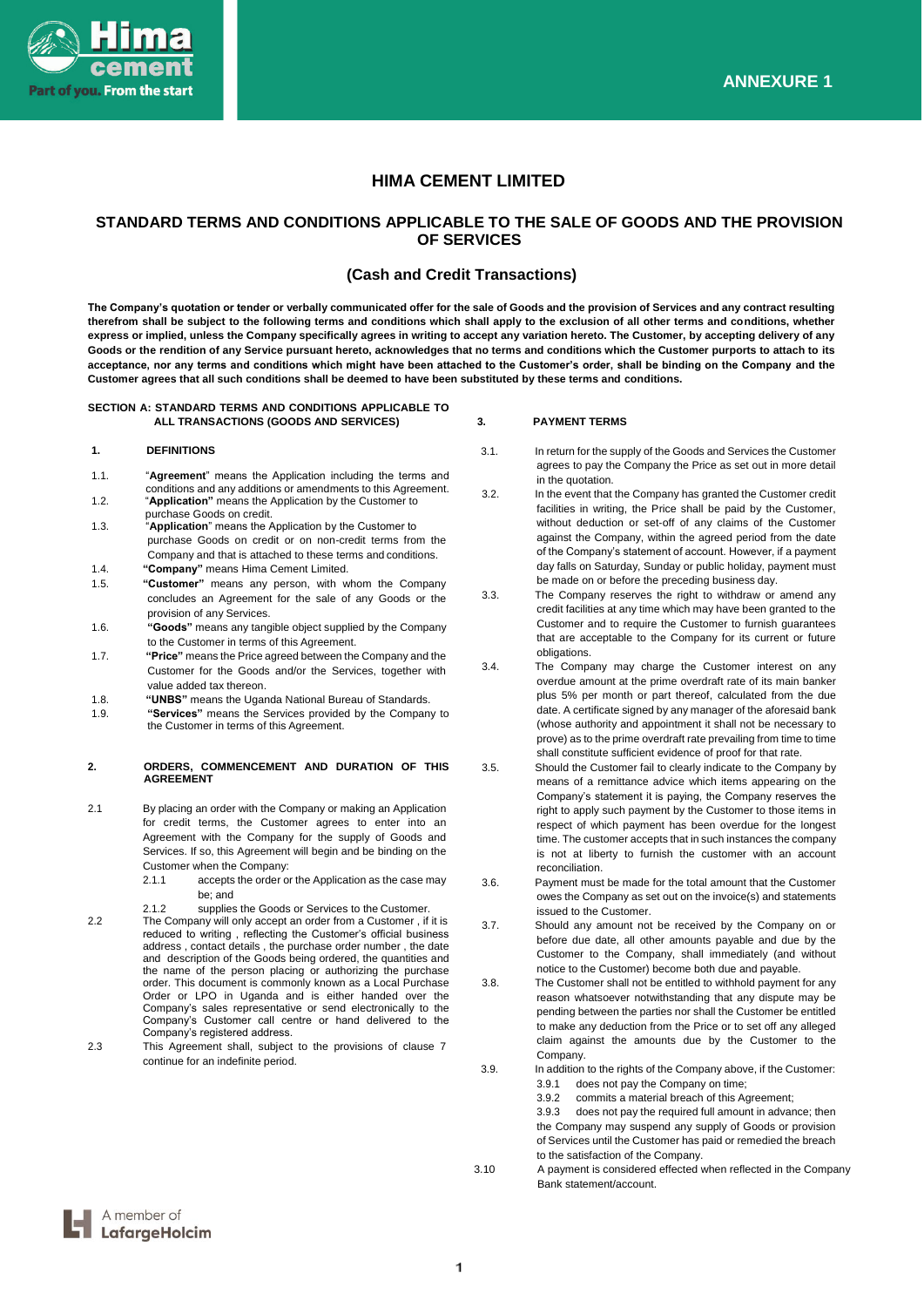

# **4. QUOTATIONS**

- 4.1. Any quotation by the Company is open for acceptance for a period of 30 days from the date appearing on the quotation, unless revoked earlier in terms of written notice to the Customer or otherwise agreed to in writing between the Company and the Customer.
- 4.2. The Price quoted for the Company's Goods or Services will, upon acceptance by the Customer, whether such acceptance is tacit or written, constitute the Price.
- 4.3. The Price quoted by the Company is based on the site location as provided by the Customer. The Company reserves the right to amend the Price quoted should the actual delivered site location be different from the initial site location provided by the Customer.
- 4.4. The quotations shall be come binding on the parties upon confirmation by the company.
- 4.5. Additional goods and services will be the subject of further offers by the company.

# **5. CERTIFICATE OF INDEBTEDNESS**

The Customer acknowledges that a certificate signed by any senior manager of the Company (whose authority and appointment shall not be necessary to prove) shall be sufficient evidence of proof of the amount of such indebtedness to the Company. Such certificate shall be sufficient proof of the Customer's indebtedness for the purposes of provisional sentence and/or summary judgment proceedings against the Customer, or for any other purpose whatsoever.

# **6. SAFEKEEPING OF CUSTOMER'S ORDERS**

The Customer accepts responsibility for the safekeeping and issue of its orders and agrees to pay for orders issued on its behalf and given effect to in good faith by the Company.

# **7. BREACH AND CANCELLATION OF THE AGREEMENT**

- 7.1 If the Customer does not pay any and/or all amounts due to the Company on or before the due date for payment, then, subject to the provisions of clause 7.2, the Company reserves the right to, on notice to the Customer:
	- 7.1.1 charge interest on the overdue amount at the interest rate referred to in clause 3.4 calculated from the due date of payment to the date that the actual payment is credited;
	- 7.1.2 take action in terms of clause 7.2 of this Agreement;
	- 7.1.3 inform any reputable credit bureau (s) of payment default; and
	- 7.1.4 suspend the supply of the Goods or provision of Services.
- 7.2 If the Customer commits a breach or if there is a failure by the Customer to comply with any of the terms and conditions of this Agreement and the Customer remains in breach for a period of 7 (seven) working days, after delivery of a written notice to the Customer by the Company requesting the Customer to remedy the breach:
	- 7.2.1 the Company will be entitled to immediately cancel this Agreement;
	- 7.2.2 the Company will be entitled to immediately charge the Customer for the use of the Goods or Services up to the date of cancellation; and
	- 7.2.3 the full outstanding amount shall immediately become due and payable.
- 7.3 In addition to the above remedies and any other rights that the Company has in terms of law, in the event that the Customer does not remedy such breach, the Company shall be entitled to claim damages from the Customer that it may have suffered due to the Customer's breach of the terms and conditions of this Agreement.
- 7.4 Despite the provisions above, either party may cancel this Agreement immediately by giving each 30 days written

Notice to that effect.

# 8 **USE OF CUSTOMER'S INFORMATION**

- 8.1 The Customer warrants and guarantees that all information supplied to the Company by the Customer in the Application and in terms of this Agreement is true and correct.
- 8.2 The Customer agrees to inform the Company immediately should there be any change of whatsoever nature in any of its information, including its physical address, previously supplied to the Company.
- 8.3 As and when necessary, the Customer consents to the Company obtaining and/or disclosing the Customer's information supplied to the Company as follows: 8.3.1 to either credit grantors and/or credit bureau and/or banks and/or other financial institutions in order to ascertain information relating to the Customer's creditworthiness (before acceptance of this Agreement)
	- and for fraud prevention purposes in order to process any payment transactions necessary for and relative to this Agreement.
	- 8.3.2 to attorneys and/or debt collection agencies in the event that the Customer is in breach of this Agreement;
	- 8.3.3 to the Company's agents or trade partners and/or consultants and or service providers but only to the extent necessary and in order to allow the supply of the Goods and/or provision of the Services.
	- 8.3.4 to the Company's affiliates and/or beneficiaries but only to the extent necessary and in order to allow the supply of any goods and or product and or services to the Customer by such affiliates.
	- 8.3.5 for purposes of the Company publishing an internal directory containing the name, address, details and contact numbers of its Customers.
	- 8.3.6 The Customer may share Confidential or Personal Information with other Lafarge Holcim affiliates or beneficiaries where necessary in connection with these terms and conditions.
- 8.4 The Company will not disclose the Customer's information to any other person or institution other than as stated under clause 8.3 or if the Company is compelled to do so in terms of law and/or a court of law. The Company hereby undertakes that it will only disclose such information as is required in terms of any law and or a court of law.
- 8.5 The Company shall only collect, use, store or process the information received from the Customer:
	- 9.5.1 in compliance with the legislation applicable within the
		- Republic of Uganda;
		- 9.5.2 as is necessary for the purposes of these terms and conditions; and
		- 9.5.3 in accordance with the lawful and reasonable instructions of the Customer.
- 8.6 The Company hereby confirms that it shall comply with the security and data protection obligations equivalent to those imposed on it in terms of the applicable data protection legislation in Uganda, and failing such legislation, it shall take, implement and maintain all such technical and organisational security procedures and measures necessary or appropriate to preserve the security and confidentiality of the Customer's information in its possession and to protect such information against unauthorised or unlawful disclosure, access or processing, accidental loss, destruction or damage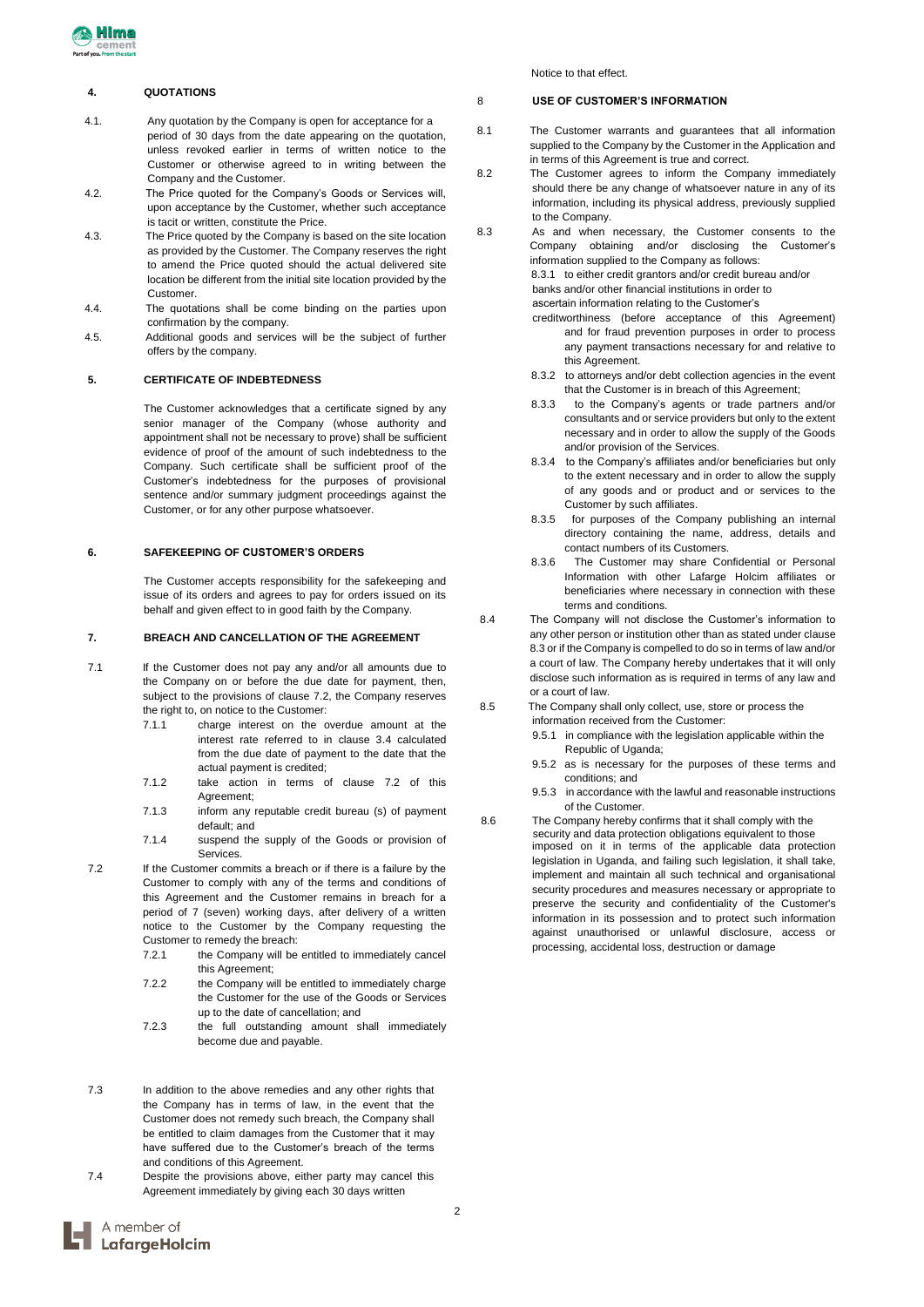# **9 PRIVATE DEALINGS**

The Company shall not be liable to the Customer (or any other Third Party) for any private dealings entered into by the Company's employees and the Customer, as the Company do not condone these unethical practices. Examples of the herein referred to private dealings include, without limitation: arrangement to have money due to the Company effected on individual accounts, kickback arrangements to obtain prices favorable to the Customer, advantage to the Customer or its employees agents etc.

### **10 WHOLE AGREEMENT**

This Agreement constitutes the whole Agreement between the parties and no variation, alteration, deletion of, or addition to these terms will bind the parties unless it is stipulated in writing and agreed to by both parties.

### **11 EXTENSION OF TIME (ALSO REFERRED TO AS AN INDULGENCE)**

No leeway, extension of time or other lenience which the Company may offer to the Customer will in any way prevent the Company for enforcing any of its rights in the future, without notice, by requiring the customer's strict and timely compliance with each term and condition of this Agreement.

# **12 LEGAL COSTS NOTICES**

To the extent permitted by law, should the Company elect to take any legal action against the Customer arising from breach of any terms and conditions of this Agreement where the Company hired the Services of an attorney and/or advocate and/or debt collector and or/tracing agent then the Customer will be liable for all the relevant legal cost and/or expenses incurred on the appropriate scale.

#### 13 **NOTICES**

- 13.1 The parties choose their physical addresses as reflected on the Application form as their respective address for service upon it of all notices and process. The parties undertake to notify the other expeditiously of any change to its address.
- 13.2 Any notice to be served by either party upon the other shall be deemed to have been duly given three days after having been sent to the intended recipient at its last known address by prepaid post or one day after having been hand delivered or on the same day after email.
- 14 **CESSION (TRANSFER) AND DELEGATION (HANDING OVER)**
- 14.1 The Customer shall not be entitled to transfer any of its rights to any other entity or person (this is known as ceding any of your rights) or transfer any of the Customers obligations or responsibilities to any other entity or person (this is known as delegating or handing over any of your obligations or responsibilities, in terms of this Agreement without the prior written consent of the Company.
- 14.2 The Company undertakes not to withhold its consent unreasonably.

#### 15 **APPLICABLE LAW**

- 15.1 The terms and conditions of this Agreement shall be governed by and interpreted in accordance with the laws of the Republic of Uganda.
- 15.2 Any disputes that may arise between the Parties from or relating to these conditions of Sale shall be resolved by a single arbitrator appointed by both parties and where the parties fall to agree, appointed by the Chairperson of the Chartered Institute of Arbitrators, Uganda Branch. However, nothing in this clause shall limit either Party's right to seek judicial relief whether interlocutory or otherwise.

#### **16 AMENDMENTS**

The Company is entitled on written notice to the Customer, to amend and/or vary the terms and conditions of this Agreement as a result of any new and/or amended law(s), tax(es) and regulation(s). If the Company amends and/or vary the terms and conditions, the Company will notify the Customer at its chosen address of such amended terms and conditions.

#### **17 UNENFORCEABLE PROVISIONS**

If any of the terms and conditions of this Agreement are unenforceable, illegal, void, or contrary to public policy then they will be considered to be legally separated from the rest of this Agreement. The rest of the provisions of this Agreement will, however, remain binding and enforceable and in full force and effect.

### **18 AUTHORITY AND INDEMNITY**

The person signing this Agreement warrants that he or she has the necessary authority to enter into this Agreement and hereby indemnifies the Company against any liability, claim, damage or loss that a third party might have arising out of this Agreement.

#### **19 RELATIONSHIP BETWEEN COMPANY AND CUSTOMER**

The relationship between the Company and the Customer during the term thereof shall be solely that of vendor and vendee; the Customer shall under no circumstances be deemed an agent or representative of the Company and the Customer shall have no right to enter into any contracts or commitments in the name of/or on behalf of the Company or bind the Company in any respect whatsoever, unless expressly agreed in writing otherwise.

# **20 FORCE MAJEURE (Act of God)**

- 20.1 If the Company or the Customer ("the party") is prevented or restricted directly or indirectly from carrying out all or any of its obligations under this agreement by reason of strike, lock-out, fire, explosion, floods, riot, war, accident, act of God, embargo, legislation, shortage of or a breakdown in transportation facilities, civil commotion, unrest or disturbances, cessation of labour, government interference or control or any other cause or contingency beyond the control of the party, the party so affected will be relieved of its obligations hereunder during the period that such event and its consequences continue but only to the extent so prevented and will not be liable for any delay or failure in the performance of any obligations hereunder or loos or damages either general, special or consequential which the other part may suffer due to or resulting from such delay or failure, provided always that written notice will forthwith be given of any such inability to perform by the affected party.
- 20.2 The party invoking force majeure will upon termination of such event giving rise thereto forthwith give written notice thereof to the party.
- 20.3 Should such force majeure continue for a period of more than 90 (ninety) days then either party will be entitled forthwith to cancel this agreement in respect of any obligations still to be performed hereunder.

#### 21. **LIMITATION OF LIABILITY**

Notwithstanding any other provision herein, the Company's liability arising under or in connection with these terms and conditions whether for breach of contract, by way of indemnity, breach of statutory duty, in tort (including negligence), in equity or otherwise is (to the extent permitted by law) limited and excluded as follows:

(a) the Company's total aggregate liability is limited to a maximum of [100%] of the total contract value; and

the Company will not be liable for any indirect, punitive or consequential losses, including, without limitation, loss of profits, loss of revenue, loss or denial of opportunity, failure to realize expected profits or savings, loss of production, loss of reputation or loss of goodwill

# **SECTION B: CONDITIONS APPLICABLE TO THE SALE OF GOODS**

**NB: The terms and conditions set out hereunder are in addition to the "Standard Terms and Conditions Applicable to both Sales and Services transactions" set out in Section A.**

# 21 **PRICE**

- 21.1 Unless otherwise agreed in writing, the Goods will be supplied at the ruling price on the date of dispatch or pick up from the factory, depot, quarry, plant or branch.
- 21.2 Prices are subject to adjustment for any increases in the cost of Goods on and/or delivery that may arise between the date of quotation and the delivery of the Goods, arising directly or indirectly from any cause whatsoever, whether statutory or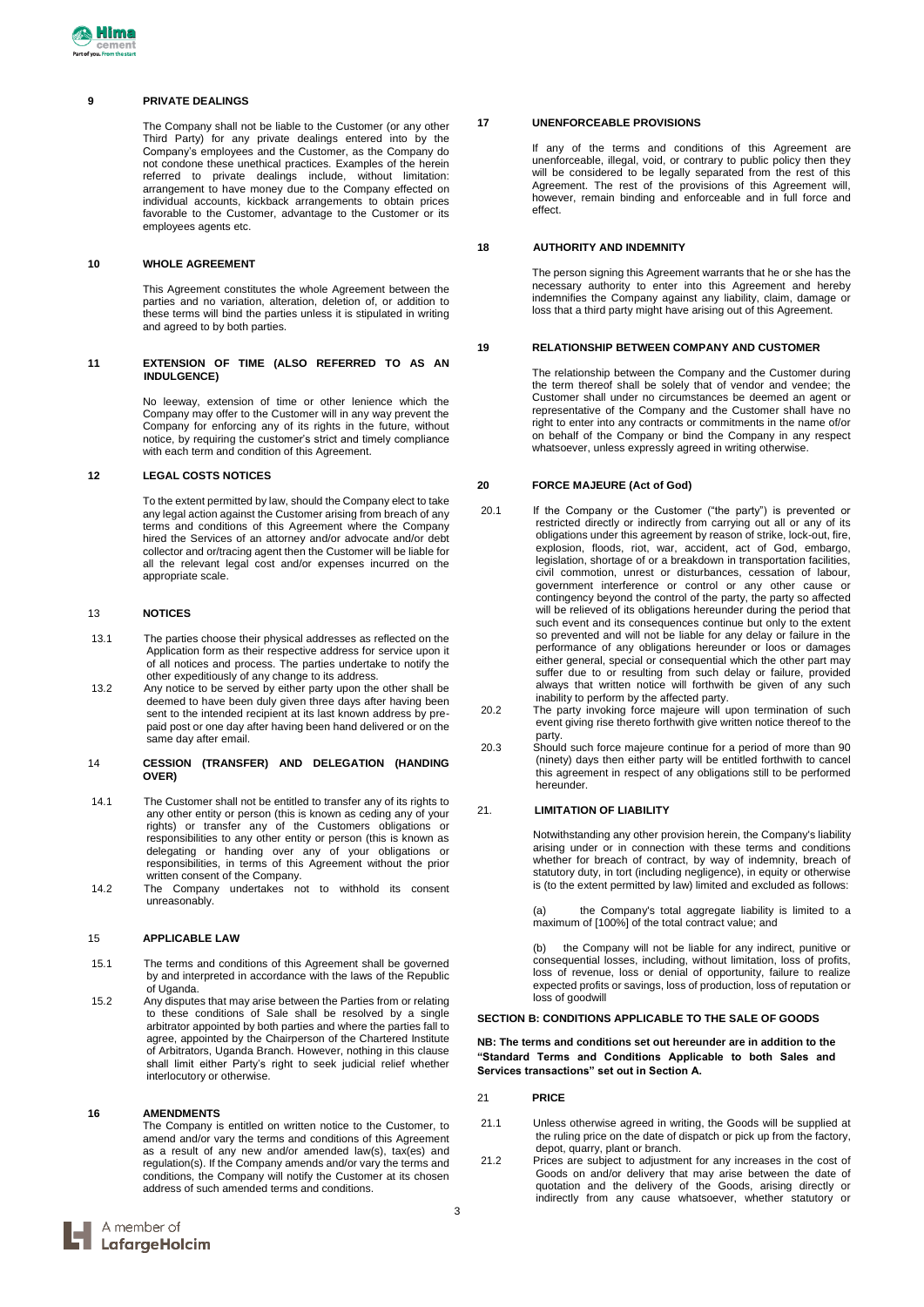# 22 **DELIVERY OF GOODS**

- 22.1 Deliveries of Goods will take place between normal working hours of 08h00 to 17h00 Monday to Friday and 08h00 to 12h00 on Saturdays, excluding public holidays. Deliveries outside normal working hours could be subject to and extra charge.
- 22.2 The Company shall endeavour to effect delivery of the Goods on the agreed date and time to the Customer at the Customer's premises or the Customer's nominated delivery site address.
- 22.3 The Company shall not be responsible for delays in delivery or non-delivery of Goods whatsoever due to causes beyond the Company's control (e.g. adverse weather conditions, road congestion, labour-related actions, shortage of stock, delays on the part of subcontracted transport Services), nor will the Company accept liability for damage of for any loss the Customer may suffer pursuant thereto, of whatsoever nature arising from the late delivery or non-delivery of Goods.
- 22.4 Subject to the provisions of clause 22.3 the Customer shall not be entitled to cancel or repudiate any order(s) and/or purchase(s) and/or refuse delivery and/or claim damages and/or set-off payment from the Company due to late and/or defective delivery. The Company's responsibility shall be to notify the Customer expeditiously of the events giving rise to the delay in delivery or non-delivery in circumstances where such delay or non-delivery is expected to extend beyond one day after the time/date or the agreed delivery schedule.
- 22.5 Should adverse weather conditions or site problems necessitate a change in the agreed delivery date of the Goods, the Customer shall advise the Company as soon as possible thereof. The Customer shall, in any event, be liable for the Price of any Goods already batched prior to notification of the delay.
- 22.6 The Customer accepts responsibility and liability for whatever means or method it chooses to adopt for the handling, placing, storage and consolidation of the Goods after discharge from the delivery vehicle. Furthermore, the Customer accepts responsibility and liability for any lack of quality, fault of failure of the Goods resulting from such handling, placing, storage or consolidation of the Goods.
- 22.7 The Customer shall ensure that routes to and from the points of delivery of Goods on site are safe and suitable for the delivery vehicles, and that full and free access if available for the delivery vehicles of the Company or its transport service providers.
- 22.8 The Customer shall ensure that the delivery vehicles of the Company or its transport service providers offload the Goods at the Customer's desired point on the site within 6 hours from the time of arrival. In the event of the Goods being offloaded at an incorrect point due to a fault of the part of the Customer, the Company shall not be liable for any loss arising there from, whether direct, consequential, special or general..
- 22.9 The Customer, its employees or agents shall sign the Company's delivery note, together with the National Identification Number of the person signing such delivery note and this shall constitute sufficient evidence of proof that the type and quantity of Goods recorded thereon was delivered and accepted by the Customer. In the event of a dispute regarding the delivery of the Goods and/or quantity or quality, the onus of proving that the Goods was not delivered and/or that the quantity or quality thereof was not in accordance with the Customer's order, shall rest with the Customer.
- 22.10 Should the Customer decide to utilise its own transport vehicles and or any third party, it shall not hold the Company liable for any damages including loss of time as a result of the use of such transport.
- 22.11 If the Company has any reason in its absolute discretion to be concerned about the creditworthiness of the Customer, the Company shall have the right to suspend and/or withhold deliveries of Goods to the Customer.
- 22.12 Subject to any provision to the contrary herein contained, the Customer shall be entitled to cancel the order or return the Goods (excluding ready-mix concrete) but the Company shall be entitled to charge a cancellation fee or a reasonable fee for the return of the Goods.
- 22.13 The Customer is in terms of the delivery of goods regarded as the owner and generator of any residue returned to the Company.

# **23 OWNERSHIP AND RISK**

- 23.1 Notwithstanding the delivery of any Goods to the Customer, ownership of the Goods shall not pass until the Company has received payment in full in respect of the Price of such Goods. In the event of payment not being timeously affected, the Company reserves the right to recover possession of such Goods immediately, without notice and without the necessity to first cancel the Agreement of sale in respect of such Goods.
- 23.2 Risk in the Goods shall pass to the Customer at the point of delivery of the Goods (i.e. where signed acceptance of the
- 23.3 Where the Customer has appointed its own transport service provider to effect delivery of the Goods, the Company's responsibility for providing proof of delivery of Goods will be limited to proving that the Goods were accepted by a person purporting to be the transport service provider. In this case, risk shall pass to the Customer on delivery of the Goods to the transport service provider
- 23.4 The Company reserves the right to refuse to enter the Customer's site if in the Company's view the Customer's site is unsafe.
- 23.5 Until the Price of the Goods sold and delivered has been paid in full, the Customer shall ensure that the Goods are adequately insured against all appropriate risks.

### **SECTION C: SPECIAL CONDITIONS APPLICABLE TO THE SALE OF CEMENT**

**NB: The terms and conditions set out hereunder are in addition to the "Standard Terms and Conditions Applicable to both Sales and Services transactions" set out in Section A and the "Conditions Applicable to the Sale of Goods" in Section B.**

# **24 CEMENT PRICE**

- 24.1 The Price of cementitious Goods is based on the Goods, as specified, measured by mass (metric tons) or by bags, as the case may be.
- 24.2 Prices are quoted on either an ex-factory price basis or a delivered price basis, depending on the Customer's instructions.
- 24.3 Unless otherwise specified in the Contract, Uganda Shillings for domestic sales and United States of America Dollar for export sales.

#### **25 CEMENT DELIVERIES**

25.1 If cement is purchased in bulk:

- 25.1.1 the mass of the cement will be as determined by the weighbridge at the factory or depot supplying the cement. Queries or disputes in connection with gross mass variances should be made prior to the breaking of factory seals on bulk tankers'
	- 25.1.2 the Customer shall ensure that adequate silo storage capacity is available, so as to not unnecessarily delay the off-loading of the delivery vehicle; the onus if on the Customer to correctly instruct the driver of the delivery vehicle to the correct silo discharge point. The Company does not accept responsibility for Goods being discharged into the incorrect silo; and
	- 25.1.3 the onus is on the Customer to ensure that the product is discharged or off-loaded within 1 hour of the delivery being on site.
- 25.2 Claims for shortages, damage, breakages or water damage to cementitious bag Goods must comply with the Company's Goods Return Policy for broken bags and wet bags, a copy of which is available on request.
- 25.3 The Company reserves the right to charge the Customer for loads diverted by the Customer due no fault of the Company's ruling delivery transport rate from time to time.

# **26 CEMENT WARRANTIES**

- 26.1 The Company warrants that, at the time of sale of any Goods, the Goods will comply with the relevant specifications of the UNBS.
- 26.2 The Company gives no warranty as to the colour consistency of any Goods.
- 26.3 Save for the warranties referred to in clauses 26.1 and 26.2, the Company gives no other warranties, express or implied, and makes not other representations in respect of the Goods.
- 26.4 The onus shall be on the Customer to establish that the Goods ordered is suitable for the purpose for which the Goods are required by the Customer. The Company gives no warranty that the Goods will be suitable for that purpose, even if such purpose has been communicated to the Company by the Customer.

# **27 SHORT OR INCORRECT DELIVERY OF CEMENT**

The Customer must inform the Company within a period of 24 hours after having accepted delivery or collection of the cement if it alleges short delivery or incorrect delivery of Goods. This will enable the Company to conduct a proper investigation of the claim and to ensure a speedy resolution to the matter.

# **SECTION D: SPECIAL CONDITIONS APPLICABLE TO THE SALE OF**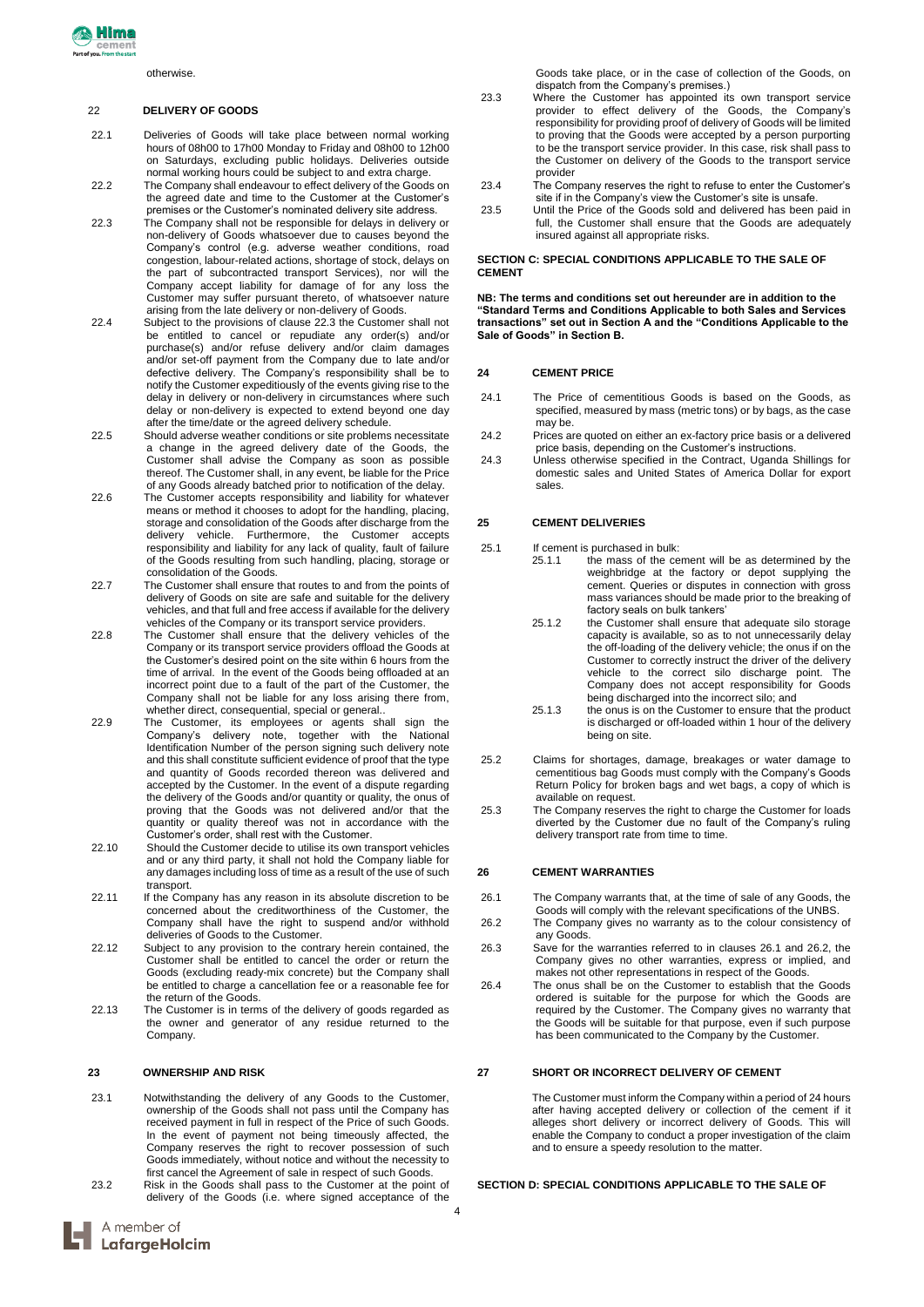

#### **READYMIXED CONCRETE**

**NB: The terms and conditions set out hereunder are in addition to the "Standard Terms and Conditions Applicable to both Sales and Service transactions" set out in Section A and the "Conditions Applicable to the Sale of Goods" in Section B.**

#### **28 CONCRETE PRICE**

The price for concrete, mortar or plaster is based on the Goods, as specified, measured in cubic metres in the wet form.

#### **29 CONCRETE DELIVERIES**

- 29.1 Part loads and deliveries outside normal working hours will be subject to an extra charge at the Company's ruling rates from time to time.
- 29.2 If a Customer requests the Company to return a load or part thereof, the Company will do so at extra charge to the Customer at the Company's ruling rate from time to time.
- 29.3 Where the delivery vehicles of the Company are delayed on site for any reason whatsoever by the Customer, an extra charge may be raised at the Company's ruling rate from time to time.
- 29.4 Due to the nature of concrete (i.e. it changes from a liquid or wet state to a solid or hard state within a relatively short period of time), the product is not returnable.
- 29.5 The Customer must inform the Company within a period of 24 hours if it alleges short delivery or incorrect delivery of Goods or for any queries and or claims relating to specification and performance. This will enable the Company to conduct a proper investigation of the claim and to ensure a speedy resolution to the matter.

#### **30 CONCRETE WARRANTIES**

- 30.1 The Company warrants that the concrete supplied complies with the details shown on the delivery note and with the Company's standard specification or the acceptance criteria for strength test results as per UNBS.
- 30.2 The onus shall be on the Customer to ensure, by examination before use that the Goods delivered is within the agreed specification. In the case of concrete this is limited to the general consistency and workability as determined by the slump test.
- 30.3 The Company shall incur no liability whatsoever for the handling, placing, curing and consolidation of any concrete supplied by the Company to the Customer, subject to discharge from the delivery vehicle, which action shall be the sole responsibility of the Customer. The Customer acknowledges that it is aware that: 30.3.1 the manner in which concrete is handled, placed and consolidated; and
	- 30.3.2 the addition of water, aggregate and additives, can and will affect the quality and strength of the concrete, mortars and plasters and that specialised concrete mixes require special skills and experience in handling, placing, compacting and consolidating if a satisfactory final product is to be achieved.
- 30.4 The Company gives no warranty as to the colour consistency of any concrete.
- 30.5 The Company reserve the right to decline a Customer's application or request for a credit note should such application or request be received more than 60 (sixty) days after the date of invoice.

### **SECTION E: SPECIAL CONDITIONS APPLICABLE TO THE SALE OF AGGREGATE**

**NB: The terms and conditions set out hereunder are in addition to the "Standard Terms and Conditions Applicable to both Sales and Service transactions set out in Section A and the "Conditions Applicable to the Sale of Goods: in Section B**

### **31 AGGREGATES PRICE**

The Contract Price for Aggregates is based on the Goods, as specified, measured in its distributed state immediately after and at the point of loading, at the Company's election, either by:

31.1 loose volume in full vehicle loads; or<br>31.2 mass (metric tons) on the Company' mass (metric tons) on the Company's weighbridge.

#### **32 AGGREGATE DELIVERIES**

32.1 The Customer acknowledges that it is aware that, in the course of transporting aggregates to the point of discharge, a certain amount of selling is inevitable. Consequently, the Company does not warrant the consistency of any bulk aggregate delivery to or collected from the Company's site.

- 32.2 The Customer requiring aggregate goods for specialised applications are advised to confirm with the Company's technical department to ensure that the geological make-up of the goods meet with the specification.
- 32.3 Should the Customer allege a short delivery of Goods, the Customer must ensure the Goods is not offloaded or tipped until such time as the Company's representative has had the opportunity of verifying the alleged shortage and discrepancy.

### **33 AGGREGATE WARRANTIES**

- 33.1 Samples of Goods for the Purpose of inspection and testing must, in the case of road base materials, have been taken prior to compaction.
- 33.2 Where volumes are calculated based on dimensions supplied by the Customer, the Company hereby advice that such volumes are only an estimation.
- 33.3 The Company gives no warranty as to the colour consistency of any aggregates.

### **SECTION F: SPECIAL CONDITIONS APPLICABLE TO THE PROVISION OF SERVICES**

**NB: The terms and conditions set out hereunder are in addition to the "Standard Terms and Conditions Applicable to both Sales and Service transactions" set out in Section A.**

### **34 PRICE FOR SERVICES**

- 34.1 Services will be rendered to the Customer at the Contract Price ruling on the date such Services are rendered to the Customer.
- 34.2 Prices are subject to adjustment for any increases in the cost of rendering such Services.

# **35 RENDERING OF SERVICES**

- 35.1 Services that the Company offers to the Customer shall include, but are not limited to:<br>35.1.1 concrete p
	- 35.1.1 concrete pumping;<br>35.1.2 concrete convevor:
	- concrete conveyor;
	- 35.1.3 laboratory testing of materials;<br>35.1.4 concrete mix designs;
	- 35.1.4 concrete mix designs; such other Services that the Company may provide from time to time.
- 35.2 It is the responsibility of the Customer to identify and point out to the representative of the Company the desired place on the site at which, and the manner in which, the Customer requires the Services to be rendered. In the event of the Services being rendered, at an incorrect point, the Company shall not be liable for any loss arising therefrom, whether direct, consequential, special or general.

### **36 SERVICES WARRANTIES**

The Company shall not, under any circumstances, be liable for any loss or damage, whether special or general, direct or consequential, arising out of the rendering of the Services by the Company to the Customer. The Customer hereby indemnifies the Company against all claims of whatsoever nature that may be made against the Company arising from the Services rendered by the Company.

### **37 GOODS ADVICE**

Should a Customer request assistance or advice from a representative of the company on the application and use of the Company's Goods, any such advice given to the Customer by the Company or its representatives is given in good faith and to the best of the Company's ability. However, under no circumstances will the Company be liable to the Customer for damages of whatsoever nature sustained by the Customer and/or any third party arising from any advice that may transpire to have been incorrect.

### **38. SANCTION CLAUSE (applicable to any and all transactions)**

**T**he Company and the Buyer declare to be aware of all economic sanctions laws, and trade restrictions imposed by the US, UN and EU, as may be amended from time to time, and warrant to comply with them in all respects related to the performance of this Contract. This warranty refers in general to any other person, company or entity involved in the performance of this Contract. Nothing in this Contract is meant to require either party to take any action which is likely to place it or its affiliates in a position of non-compliance with,